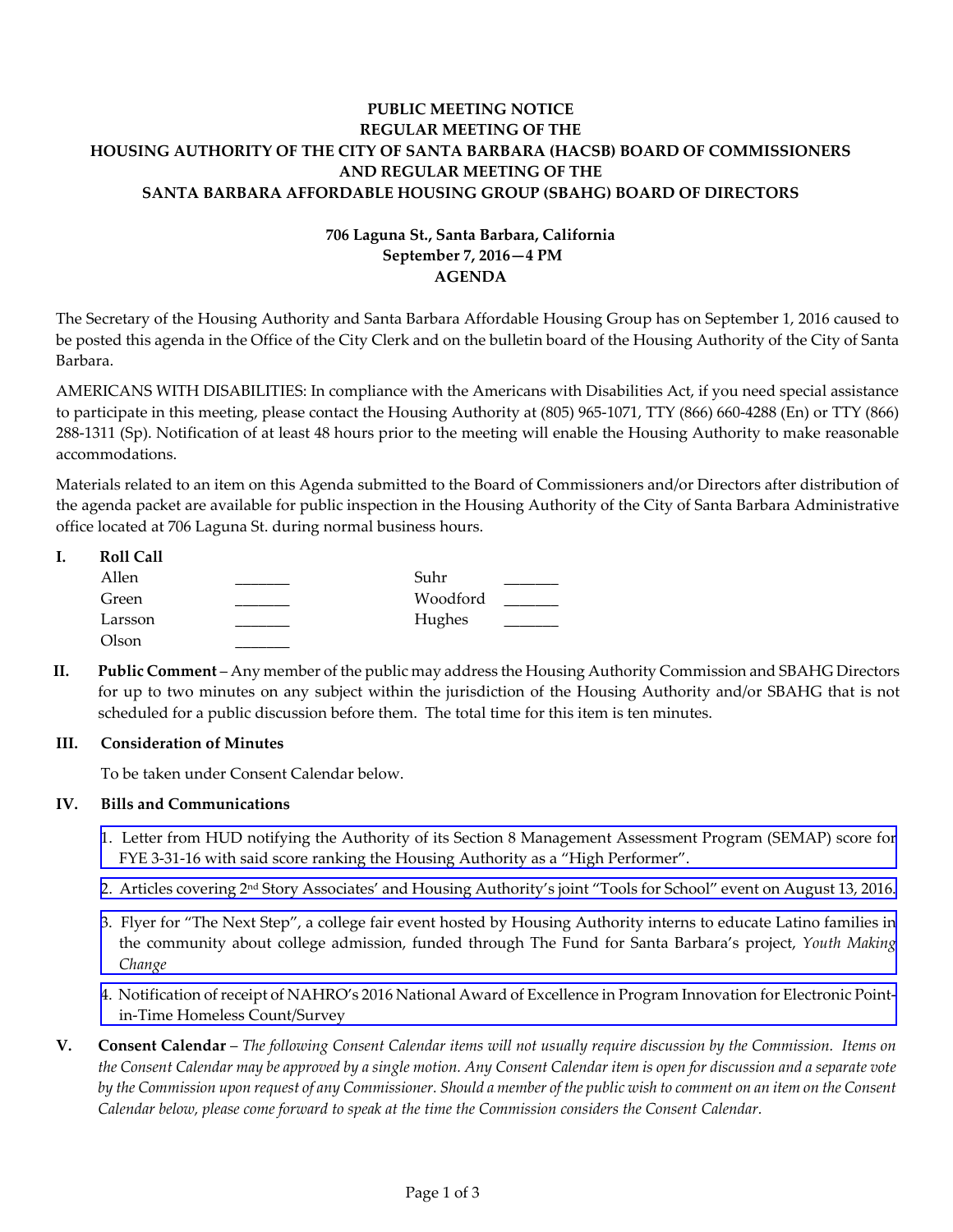# **1. Subject: Consideration of Minutes**

[Recommendation: That the HACSB Commission and SBAHG Board approve the Minutes of their July 6, 2016](http://hacsb.org/download/meetings_2016_2/items/09_september/item_V_I_2016_09_07.pdf)  Regular Meeting.

# **2. Subject: Consideration of Minutes**

Recommendation:[That the HACSB Commission approve the Minutes of their July 8, 2016 Special Meeting.](http://hacsb.org/download/meetings_2016_2/items/09_september/item_V_II_2016_09_07.pdf) 

# **3. Subject: Investment Report for the Quarter Ended June 30, 2016**

[Recommendation: That the Commission: \(1\) review and order filed the quarterly investment report for quarter](http://hacsb.org/download/meetings_2016_2/items/09_september/item_V_III_2016_09_07.pdf)  ended June 30, 2016.

# **4. Subject: Expenditures May 2016**

 [Recommendation: That the Commission approve costs incurred and payments made for the month of May,](http://hacsb.org/download/meetings_2016_2/items/09_september/item_V_IV_2016_09_07.pdf)  2016.

# **5. Subject: Expenditures June 2016**

[Recommendation: That the Commission approve costs incurred and payments made for the month of June,](http://hacsb.org/download/meetings_2016_2/items/09_september/item_V_V_2016_09_07.pdf)  2016.

# **6. Subject: Expenditures July 2016**

 [Recommendation: That the Commission approve costs incurred and payments made for the month of July,](http://hacsb.org/download/meetings_2016_2/items/09_september/item_V_VI_2016_09_07.pdf)  2016.

# **VI. Report of Executive Director**

# **1. Subject: Introduction of Community Partner**

Recommendation: That the Commission receive an introduction of a CEO, executive director, or top manager of one of our community partners. Kathleen Baushke, Executive Director of Transition House, will be present for introduction to the Commission, discussion of Transition House programs and Authority partnership.

### **2. Subject: Authorization for 2016 NAHRO National Conference Attendance**

 [Recommendation: That the Commission authorize Rob Pearson, Rob Fredericks, Barbara Allen, Veronica Loza,](http://hacsb.org/download/meetings_2016_2/items/09_september/item_VI_II_2016_09_07.pdf)  Dale Fathe-Aazam, Alice Villarreal Redit and an additional number of Commissioners as deemed appropriate to attend the National Association of Housing and Redevelopment Officials (NAHRO) 2016 National Conference to be held in New Orleans, Louisiana, October 13th through October 16th, 2016

### **3. Subject: Rental Housing Mediation Task Force Year End Report**

 [Recommendation: That the Commission receive a follow up report provided by Rental Housing Mediation Task](http://hacsb.org/download/meetings_2016_2/items/09_september/item_VI_III_2016_09_07.pdf)  Force for the previous year's grant approved on April 1, 2015

# **4. Subject: Quarterly Spotlight – Property and Development Mobile Work Order Systems**

 Recommendation: That the Commission receive a presentation on the Housing Authority's Property and Development Mobile Work Order Systems. For information only.

### **5. Subject: Development Project Update**

[Recommendation: That the Commission receive a report on potential and pending development projects. No](http://hacsb.org/download/meetings_2016_2/items/09_september/item_VI_V_2016_09_07.pdf)  action is necessary. This is a running report provided for information only.

### **6. Subject: Update Regarding Collection of Delinquent Debts**

 [Recommendation: That the Commission receive a report on the process implemented by the Authority to](http://hacsb.org/download/meetings_2016_2/items/09_september/item_VI_VI_2016_09_07.pdf)  collect debt incurred by vacated tenants. No action is necessary.